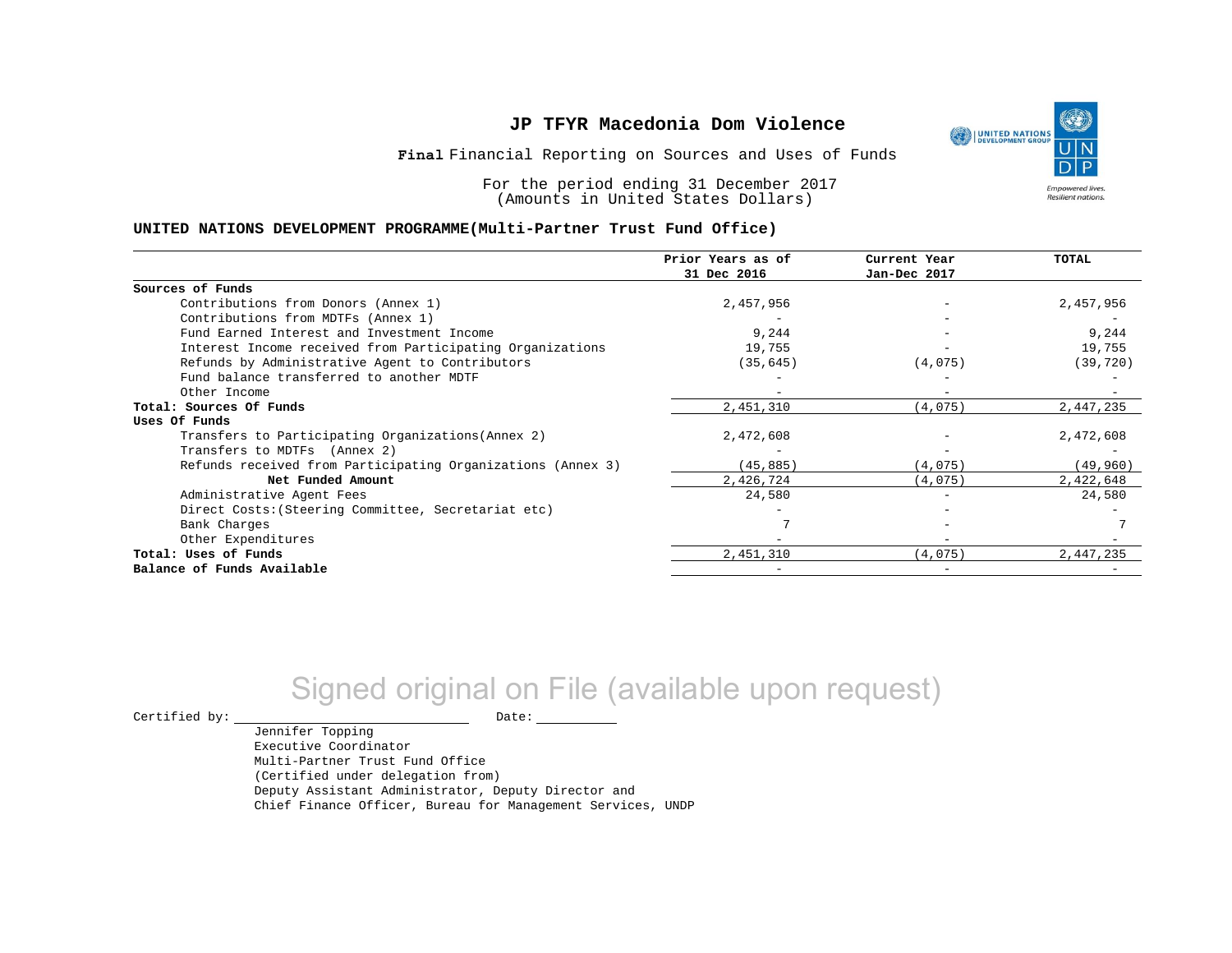

Financial Reporting on Sources and Uses of Funds **Final**

For the period ending 31 December 2017 (Amounts in United States Dollars)

### **UNITED NATIONS DEVELOPMENT PROGRAMME(Multi-Partner Trust Fund Office)**

**Annex - 1: Contributions**

|                           | Prior Years as of | Current Year             | TOTAL     |
|---------------------------|-------------------|--------------------------|-----------|
|                           | 31 Dec 2016       | Jan-Dec 2017             |           |
| From Contributors         |                   |                          |           |
| GOVERNMENT OF NETHERLANDS | 2,457,956         | $\overline{\phantom{0}}$ | 2,457,956 |
| Total: Contributions      | 2,457,956         | $-$                      | 2,457,956 |

## Signed original on File (available upon request)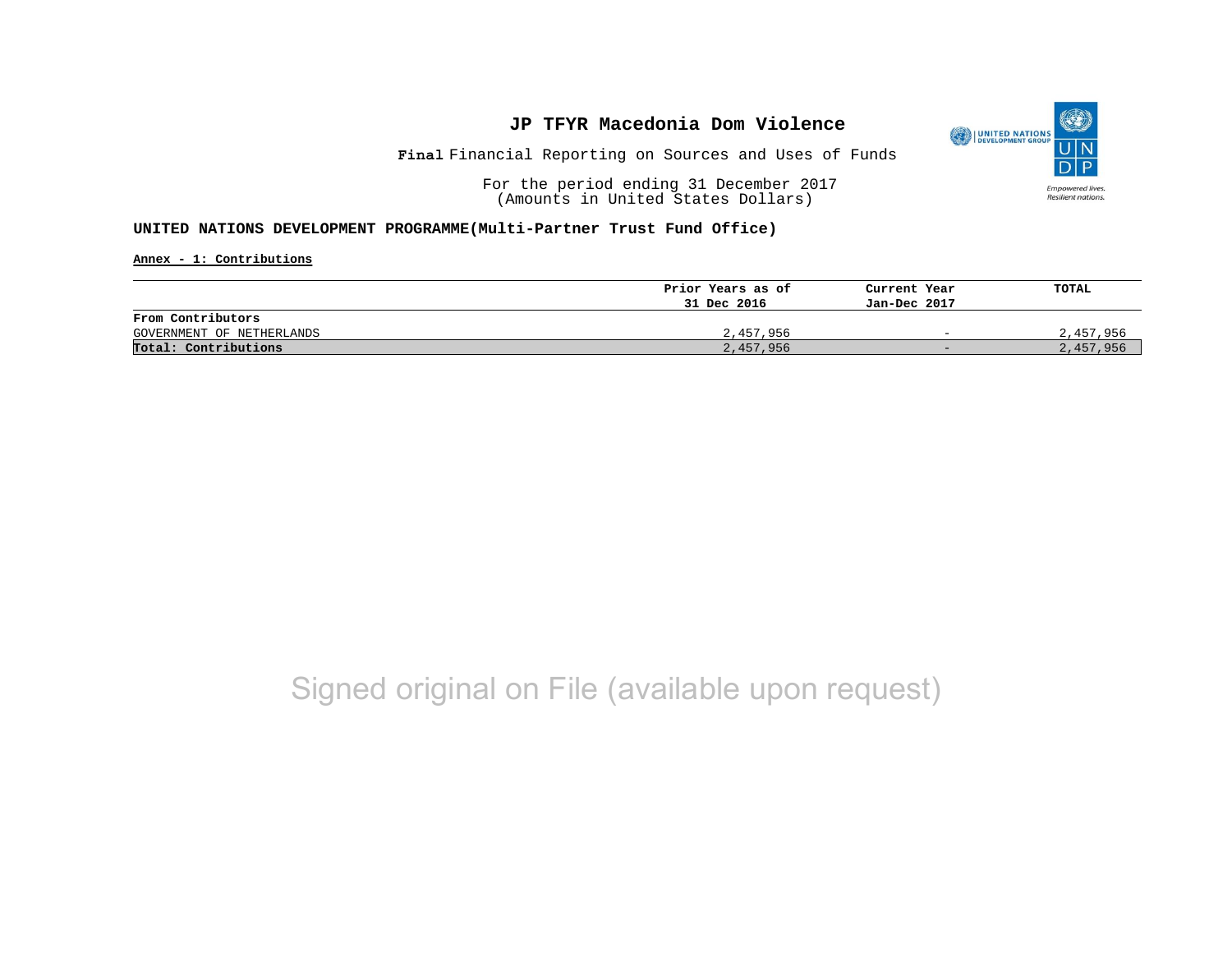

Financial Reporting on Sources and Uses of Funds **Final**

For the period ending 31 December 2017 (Amounts in United States Dollars)

### **UNITED NATIONS DEVELOPMENT PROGRAMME(Multi-Partner Trust Fund Office)**

**Annex - 2: Transfers**

|                                | Prior Years as of | Current Year             | TOTAL     |
|--------------------------------|-------------------|--------------------------|-----------|
|                                | 31 Dec 2016       | Jan-Dec 2017             |           |
| To Participating Organizations |                   |                          |           |
| UNDP                           | 1,196,612         | $\overline{\phantom{a}}$ | 1,196,612 |
| UNFPA                          | 659,289           | $\overline{\phantom{0}}$ | 659,289   |
| UNICEF                         | 176,817           | $\overline{\phantom{m}}$ | 176,817   |
| UNWOMEN                        | 125,938           | $\qquad \qquad -$        | 125,938   |
| WHO                            | 313,953           | $\qquad \qquad -$        | 313,953   |
| Total Transfers                | 2,472,608         |                          | 2,472,608 |

# Signed original on File (available upon request)